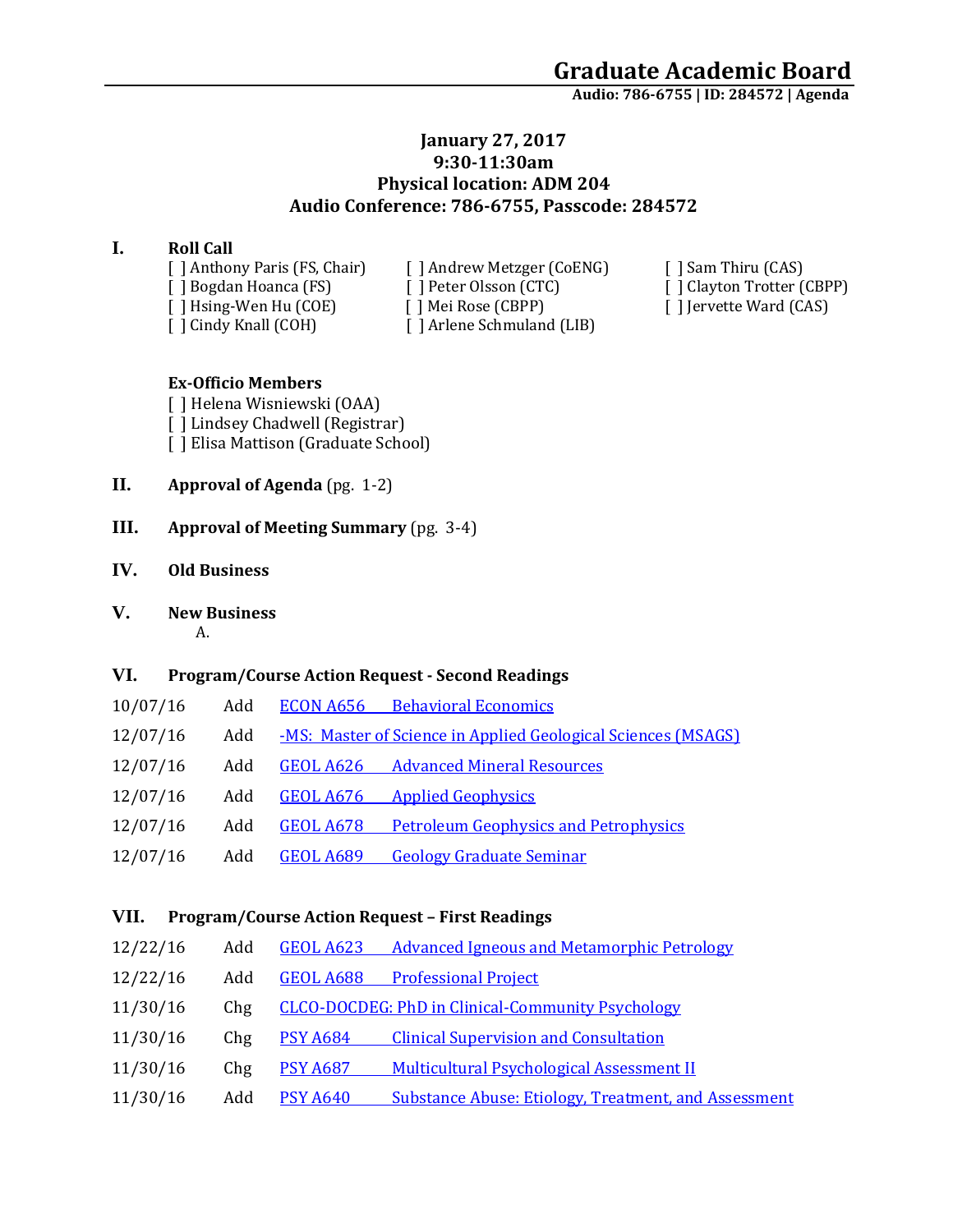| January 27, 2017<br>Page 2 |     |                   | Graduate Academic Board<br>Agenda                                             |
|----------------------------|-----|-------------------|-------------------------------------------------------------------------------|
| 12/13/16                   | Chg |                   | <b>EDLD-MED: Master of Education in Educational Leadership</b>                |
| 12/14/16                   | Chg |                   | TCPR-GRCERT: Graduate Certificate in Education Leadership: Principal (K-8, 7- |
| 12, or K-87-12)            |     |                   |                                                                               |
| 12/13/16                   | Chg | <b>EDL A610</b>   | Orientation to Graduate Studies in Leadership                                 |
| 12/13/16                   | Chg | <b>EDL A637</b>   | Organizational Theory and Change                                              |
| 12/13/16                   | Chg | <b>EDL A638</b>   | <b>Instructional Leadership and Student Learning</b>                          |
| 12/13/16                   | Add | <b>EDL A644</b>   | <b>School Resource Allocation and Management</b>                              |
| 12/13/16                   | Chg | <b>EDSE A633</b>  | <b>Autism: Communication and Social Disorders</b>                             |
| 12/14/16                   | Chg | <b>EDSL A695A</b> | Beginning Internship in Speech-Language Pathology                             |
| 12/14/16                   | Chg | EDSL A695B        | <b>Advanced Internship in Speech-Language Pathology</b>                       |
| 01/12/17                   | Add | <b>GIS A655</b>   | <b>Spatial Analysis</b>                                                       |
| 01/12/17                   | Add | <b>GIS A658</b>   | <b>Spatial Data Management</b>                                                |

### **VIII. Administrative Reports**

- A. Vice Provost, Helena Wisniewski
- B. University Registrar, Lora Volden
- C. Graduate School, Elisa Mattison
- D. GAB Chair, Anthony Paris

## **IX. Informational Items and Adjournment**

A. Next meeting: 2/10/17 (ADM 204)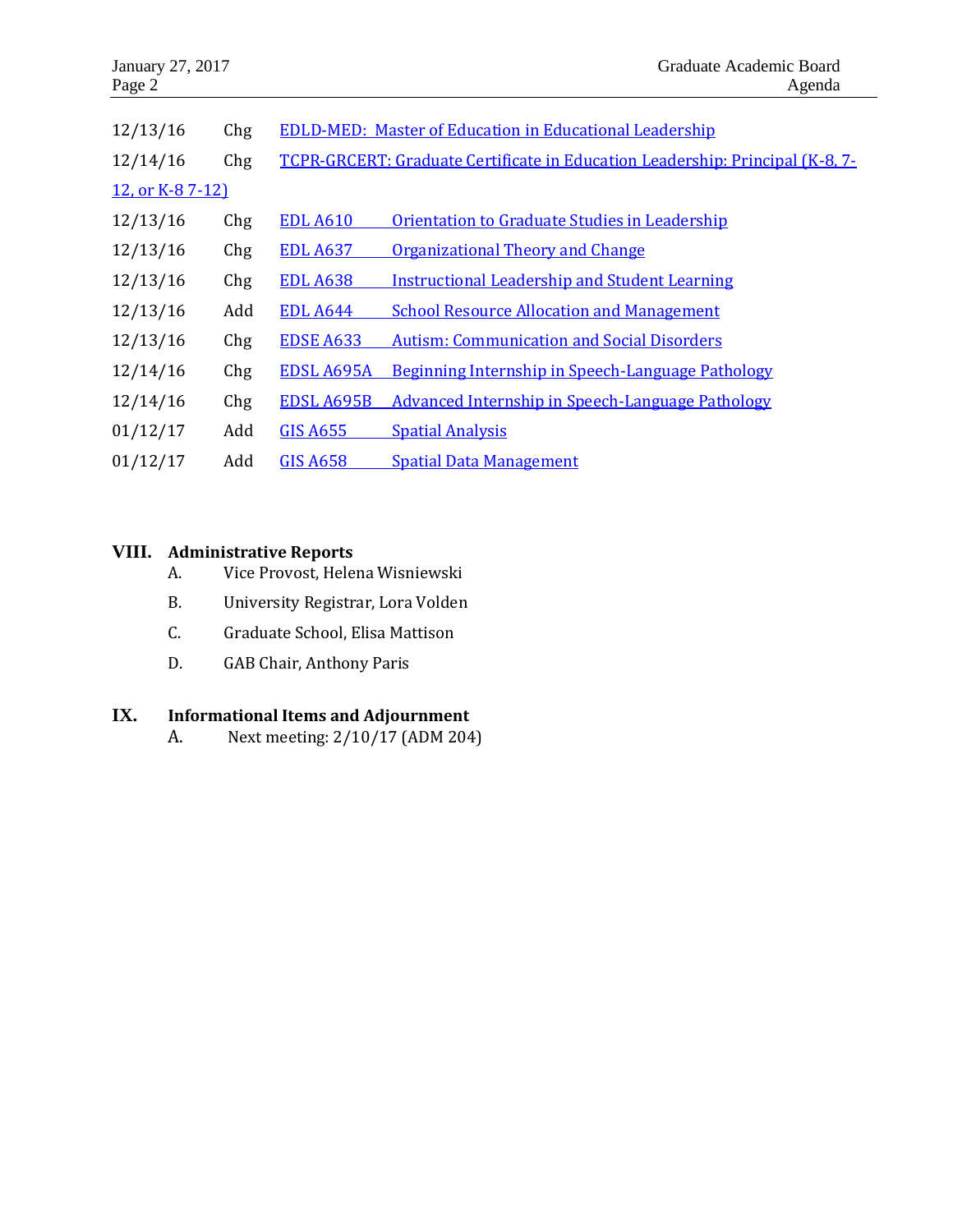**Audio: 786-6755 | ID: 284572 <sup>|</sup> Summary**

#### **January 13, 2017 9:30-11:30am Physical location: ADM 204 Audio Conference: 786-6755, Passcode: 284572**

#### **I. Roll Call**

[P] Anthony Paris (FS, Chair) [P] Andrew Metzger (CoENG) [P] Sam Thiru (CAS) [P] Cindy Knall (COH) [P] Arlene Schmuland (LIB)

[P] Bogdan Hoanca (FS) [P] Peter Olsson (CTC) [A] Clayton Trotter (CBPP) [E] Hsing-Wen Hu (COE) [P] Mei Rose (CBPP) [P] Jervette Ward (CAS)

#### **Ex-Officio Members**

[P] Helena Wisniewski (OAA) [P] Lindsey Chadwell (Registrar) [P] Elisa Mattison (Graduate School)

- **II. Approval of Agenda** (pg. 1-2) *Approved*
- **III. Approval of Meeting Summary** (pg. 3-4) *Approved*
- **IV. Old Business**
- **V. New Business**

# A.

#### **VI. Program/Course Action Request - Second Readings**

- 10/07/16 Add ECON A656 [Behavioral Economics](https://nextcatalog.uaa.alaska.edu/courseleaf/courseleaf.cgi?page=/courseadmin/7341/index.html&step=tcadiff) *Postponed*
- **VII. Program/Course Action Request – First Readings**
- 11/30/16 Chg [CLCO-DOCDEG: PhD in Clinical-Community Psychology](https://nextcatalog.uaa.alaska.edu/courseleaf/courseleaf.cgi?page=/programadmin/7/index.html&step=tcadiff)
- 11/30/16 Chg PSY A687 [Multicultural Psychological Assessment II](https://nextcatalog.uaa.alaska.edu/courseleaf/courseleaf.cgi?page=/courseadmin/5677/index.html&step=tcadiff)
- 11/30/16 Chg PSY A684 [Clinical Supervision and Consultation](https://nextcatalog.uaa.alaska.edu/courseleaf/courseleaf.cgi?page=/courseadmin/5673/index.html&step=tcadiff)
- 11/30/16 Add PSY A640 [Substance Abuse: Etiology, Treatment, and Assessment](https://nextcatalog.uaa.alaska.edu/courseleaf/courseleaf.cgi?page=/courseadmin/7789/index.html&step=tcadiff) *Postponed per faculty initiator*

| 12/07/16 | Add |  |  |  |  | -MS: Master of Science in Applied Geological Sciences (MSAGS) |  |
|----------|-----|--|--|--|--|---------------------------------------------------------------|--|
|          |     |  |  |  |  |                                                               |  |

- 12/07/16 Add GEOL A626 [Advanced Mineral Resources](https://nextcatalog.uaa.alaska.edu/courseleaf/courseleaf.cgi?page=/courseadmin/7862/index.html&step=tcadiff)
- 12/07/16 Add GEOL A689 [Geology Graduate Seminar](https://nextcatalog.uaa.alaska.edu/courseleaf/courseleaf.cgi?page=/courseadmin/7866/index.html&step=tcadiff)
- 12/07/16 Add GEOL A678 [Petroleum Geophysics and Petrophysics](https://nextcatalog.uaa.alaska.edu/courseleaf/courseleaf.cgi?page=/courseadmin/7865/index.html&step=tcadiff)